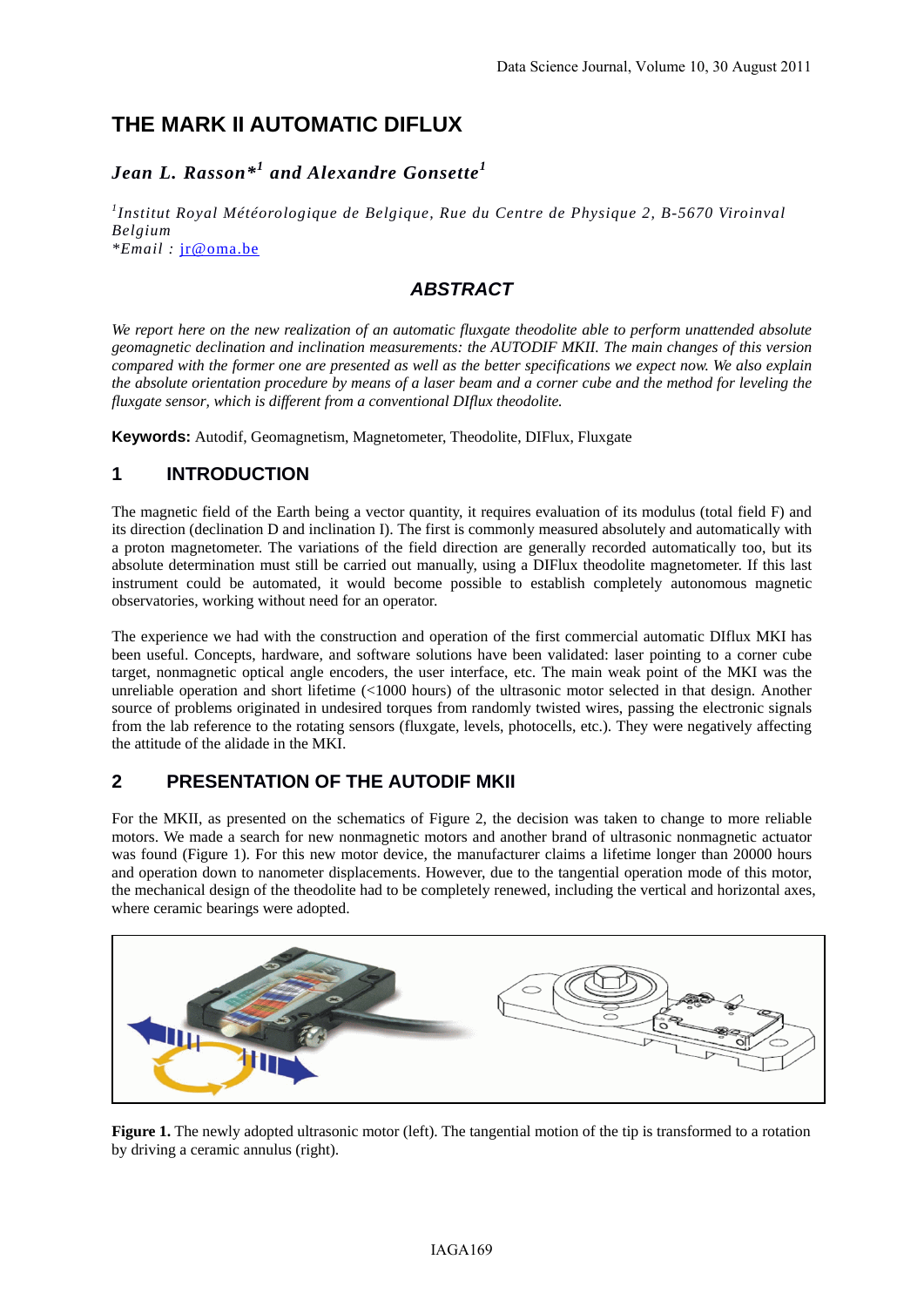## **3 INCREASED ACCURACY EXPECTED**

The fact that the rotation axes are precisely defined by end-located precision bearings allows us to expect better control of the theodolite positioning and as a result a five-fold increased absolute accuracy over the MKI (which had an error budget of 0.1 minute of arc).

The passing of electronic signals from the lab reference to the rotating sensors (fluxgate, levels, photocells, etc.) is now done by a well controlled rotating contact system.

As in the previous designs, custom nonmagnetic optical encoders and chrome graduated glass disks are used for reading the orientation on both axes with accuracy not worse than 1 arc second. Two diagonally located reading stations are used on the disks so as to eliminate eccentricity errors.



**Figure 2**. The mechanical design of AUTODIF MKII. Top drawing: the horizontal axis. On the axis left is the ceramic annulus for motor drive (brown) and the encoder disk is at the extremity to the right (also brown). The green cylinder takes up the rotating contact system. In grey, the ceramic bearings. Left drawing: the alidade with the vertical axis added. The violet bracket above the horizontal axis encoders is for mounting the electronic level. The black device is the ultrasonic motor. Right drawing: the complete instrument with the stator added. In red the leveling screws. The magenta parts are the fluxgate/laser holder and the dual optical angle encoders.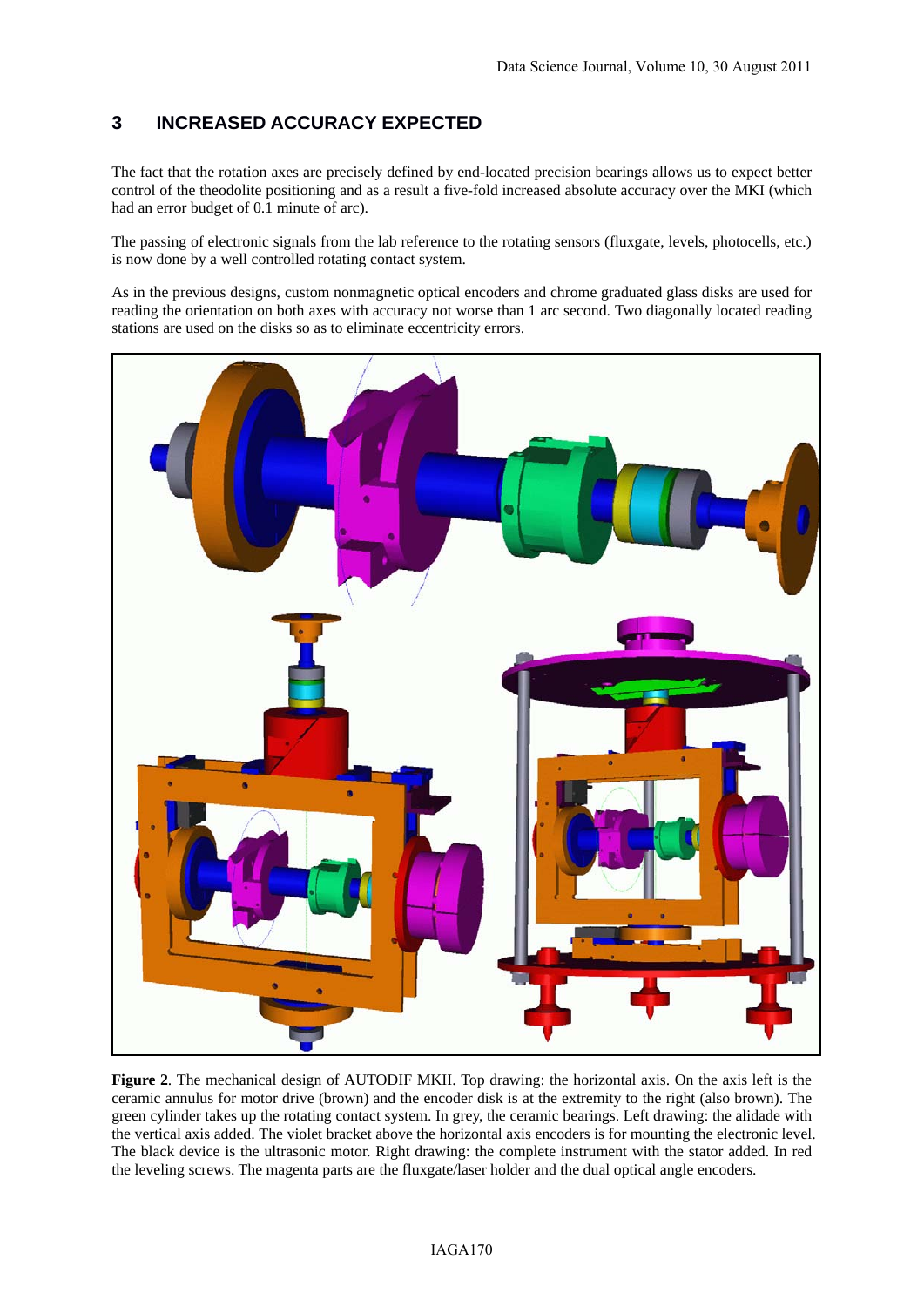As has been demonstrated in a paper (Gilbert & Rasson, 1998), any element of a DIflux performing the same plungings as the fluxgate may be magnetic without affecting the DIflux measurement accuracy. The effect of these magnetic parts will be lumped into the "sensor magnetisation error" of the DIflux fluxgate sensor and eliminated by the DIflux measurement protocol. This allows us to use magnetic elements as long as they are an integral part of the horizontal axis and are following exactly the fluxgate in its motions. The magnetic parts on this axis are the sensor connectors for the rotating contact, laser and fluxgate as well as the graduated disk.

#### **4 SPATIAL ORIENTATION: HOW TO?**

The horizontal reference is provided by a nonmagnetic electronic level with adequate stability and sensitivity specifications (Figure 3). The level is mounted directly on the horizontal axis encoder so it can additionally monitor any deviation from the encoder index due to stator tilts (Figure 2, left).

| Specification                      | Data                   | Comments/units        | $\mathbf{H}$      |  |       |        |                  |                                           |       |                   |
|------------------------------------|------------------------|-----------------------|-------------------|--|-------|--------|------------------|-------------------------------------------|-------|-------------------|
| Range                              | $-3$ to $-3$           | arcdeg monotonous     |                   |  | 430   |        |                  |                                           |       |                   |
| Range                              | $-0.5$ to $+0.5$       | arcdeg linear typical | <b>STATISTICS</b> |  |       |        |                  |                                           |       |                   |
| <b>Resolution</b>                  | < 0.5                  | arcsec typical        |                   |  |       |        |                  |                                           |       |                   |
| Repeatability                      | < 0.0003               | aredeg typical        |                   |  |       |        |                  |                                           |       |                   |
| Linearity                          | $< 10\% \ @ 0.5$       | CCW & CW              |                   |  |       |        |                  |                                           |       |                   |
| <b>Symmetry</b>                    | $<$ 15% $@$ 0.5        | CCW & CW              |                   |  |       |        |                  |                                           |       |                   |
| Response time                      | $<$ 15 msec            | msec * #              |                   |  |       |        |                  |                                           |       |                   |
| Time constant <100 msec            |                        | msec ** #             |                   |  | 8.000 |        |                  |                                           |       |                   |
| Tot. settling time $\leq 500$ msec |                        | msec *** #            |                   |  |       |        |                  |                                           |       |                   |
| Temperature                        | $-55$ to $+125$        | deg C operational     |                   |  | $-40$ |        |                  |                                           |       |                   |
| Temperature                        | $-55$ to $+125$        | deg C storage         |                   |  |       |        |                  |                                           |       |                   |
| Construction                       | Flat mount             | Advanced ceramics     |                   |  | 28.82 | 28.821 | 26.823<br>28 822 | 28,834<br>26,825                          | 28.82 | 28, 829<br>29.828 |
| Size                               | 1.5"L x 0.5"W x 0.25"H |                       |                   |  |       |        |                  | <b>Herizontal angle seading (degrees)</b> |       |                   |

**Figure 3**. Spatial orientation of the AUTODIF MKII. Left: the specifications of the nonmagnetic electronic level monitoring the verticality. Middle: Orientation with respect of True North using the laser pointing device. The orientation with respect to the azimuth mark is done by a laser beam, reflected by a corner cube 50m distant and picked up by a set of differential photocells (a white screen has been inserted to show the reflection pattern at the DIflux). Right: Differential photocell voltage output of the pointing device versus the orientation of the laser (horizontal angle at a scale of 0.001°/div). The orientation sensitivity is clearly better than 1 arc second.

The orientation with respect to the geographic meridian (geographic north) is as usual via the use of a target with known azimuth. The sightings with a telescope are replaced by a laser beam shooting on a corner cube reflector (Figure 3). The reflected light is analyzed by a split photocell mounted around the laser. In order to eliminate ambient light fluctuations, the laser beam is modulated, and the reflected light is filtered by a synchronous detector.

How do we adjust the horizontality of the vertical circle index? We perform this adjustment by using the very direction of the geomagnetic field. By performing an inclination baseline measurement of our observatory variometer, following the DIflux protocol, we find the site error (epsilon) of the MKII. This error reflects the angle between the optical axis of a conventional theodolite (in our case the laser beam) and the magnetic axis of the fluxgate. It is then sufficient to zero epsilon simply by adjusting the index of the horizontal encoder. This can be done coarsely by a mechanical adjustment and finely by a software operation.

## **5 PACKAGING AND TRANSPORT**

The AUTODIF MKII sensor has been designed as a self-contained cylinder of 260 mm diameter and 300 mm height. The cable connecting it to the electronics console is at minimum 10 m long. The electronics are housed in a custom box supplied by a 12V 7AH battery.

This console is connected to the controlling PC by a single USB connection. The console has been designed for easy access to the individual boards, by opening up like a book (Figure 4). This is a convenient aspect in the debugging and trial phase.

Both console and sensor are packaged for transport in an im2750 Storm Peli-Case. This robust set-up allowed us to transport the MKII without trouble from Belgium to Changchun and back so that it was possible to demonstrate it there (Figure 5).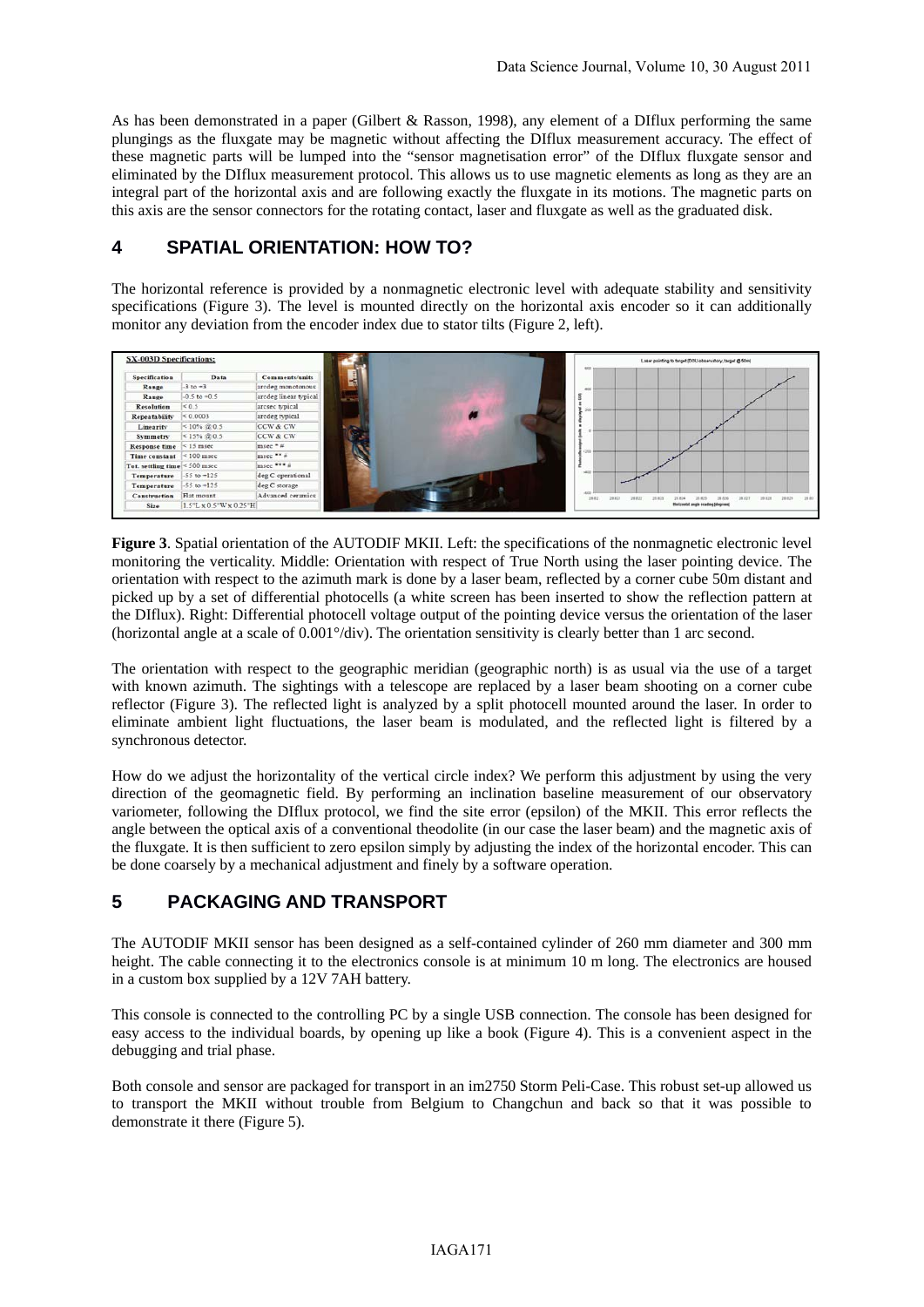

**Figure 4**. The electronics console is packaged like a book for easy access to the boards.



**Figure 5**. Demo of the AUTODIF MKII in the Changchun magnetic observatory absolute house.

## **6 ACKNOWLEDGMENTS**

We are indebted to the Local Organizing Committee of the Changchun 2010 IAGA Workshop for the support and help provided during our stay in China.

We acknowledge the Belgian Federal Ministry and Minister S. Laruelle which made possible this research through the "Magnetic Valley" project.

## **7 REFERENCES**

Gilbert, D. & Rasson, J.L. (1998) Effect on DIflux Measuring Accuracy due to a Magnet located on it. In *Proceedings of the VIIth Workshop on Geomagnetic Observatory Instruments, Data Acquisition and Processing*, Scientific Technical Report STR98/21, pp168-171, GeoForschungsZentrum Potsdam.

Rasson, J.L. (1996) Progress in the design of an automatic DIflux. In *Proceedings of the VIth Workshop on Geomagnetic Observatory Instruments, Data Acquisition and Processing* (J.L. Rasson, Ed.), Publ. Sci. et Techn. No 003, Institut Royal Meteorologique de Belgique, Brussels p190-194.